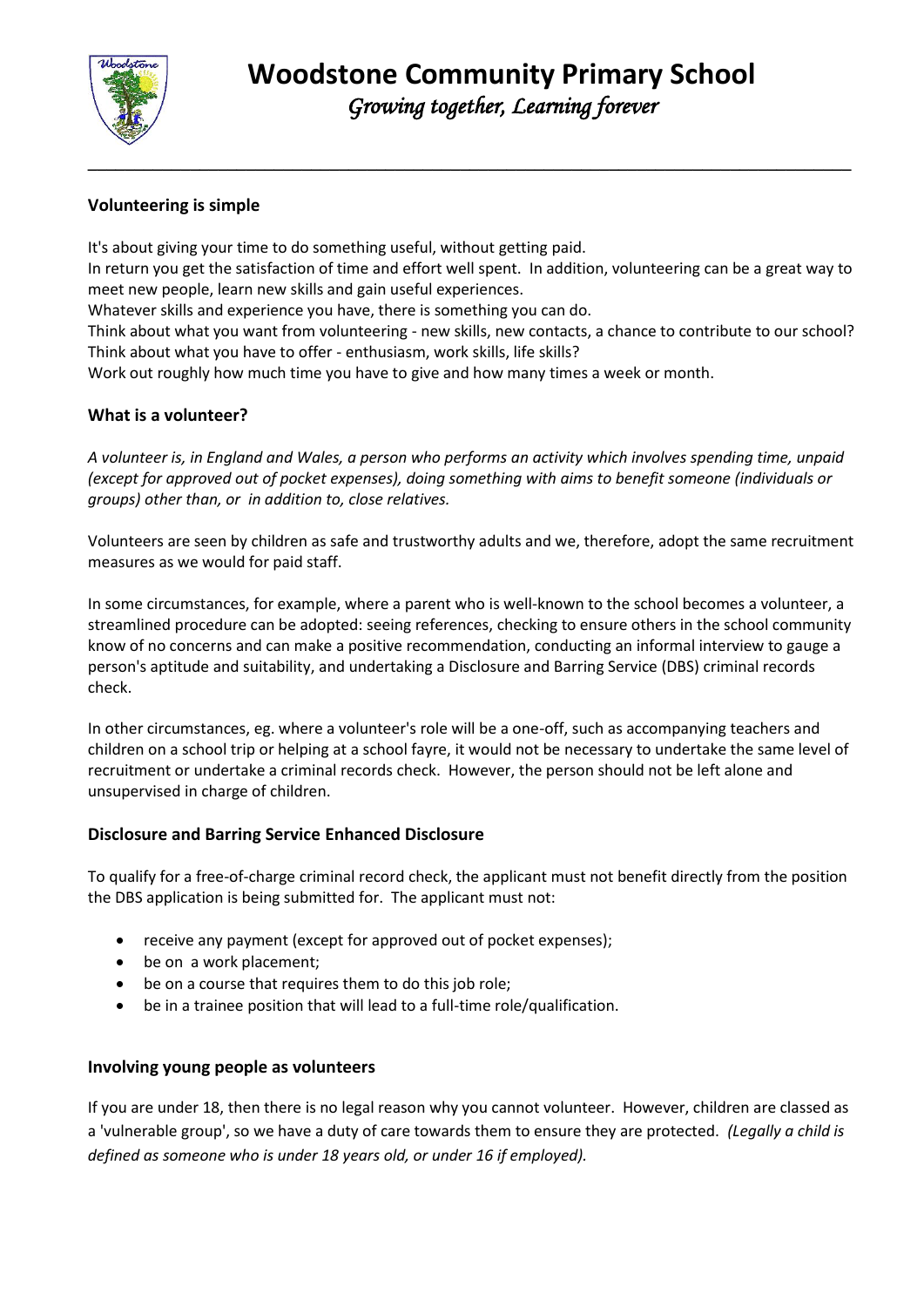Risk assessments need to take into account the level of maturity and not take for granted that it would be the same as an older volunteer. Employment Law requires individual risk assessments for young employees and although this is not required for volunteers, it is advisable as it enables us to consider each volunteer's level of understanding and maturity.

Young volunteers need to be safeguarded whilst volunteering. Similarly, there are safeguarding issues when the young person themselves is working with vulnerable groups, including other children. Young volunteers should not be left unattended and ideally should be supervised by an adult.

#### **If things go wrong**

For most people their volunteering experience is a positive one and may result in them becoming lifelong volunteers. Sometimes, though, things do go wrong and it is important to work out a course of action if this happens.

It could be due to a complaint, issue, concern or problem raised either by, or about, a volunteer. Depending on the nature of the problem or concern, there are various ways it can be dealt with.

Complaints or problems should initially be discussed between the volunteer and the Deputy Headteacher through an ad hoc discussion or in a supervision meeting. In some cases, it may be that more training, support or supervision is needed, especially if the issue is related to a volunteer's performance, attitude or behaviour. The person who is responsible for the volunteer may set a time period in which they can monitor the volunteer to find out if the problem or concern has resolved itself.

## **Do I have any rights?**

Whereas paid employees have 'grievance and disciplinary procedures' built into the terms and conditions of their employment contract, volunteers don't have a legal status in the same way that paid workers do in the UK. Volunteers are not covered by employment law and, therefore, do not have formal rights to redress in an Employment Tribunal. This is because employment law is usually based on having a Contract of Employment or for providing work or services and volunteers do not have such contracts with the organisations that they help.

## **Health and Safety**

Organisations have a duty of care towards their volunteers. In practice this means taking all reasonable steps to reduce the likelihood of harm coming to them, either through action or inaction. Section 3 of the Health and Safety at Work etc. Act 1974 also places a duty on employers "to ensure, as far as reasonably practical, that persons not in their employment, who may be affected by their undertaking, are not exposed to risks to their health and safety" and "to give information that might affect their health and safety".

What these legal duties imply is that we need to be aware of potential risks to volunteers and take staeps to reduce them where they are unacceptable. The Management of Health and Safety at Work Regulations 1999 compel employers to carry out risk assessments on their activities, again taking into account anyone who may be affected by their work.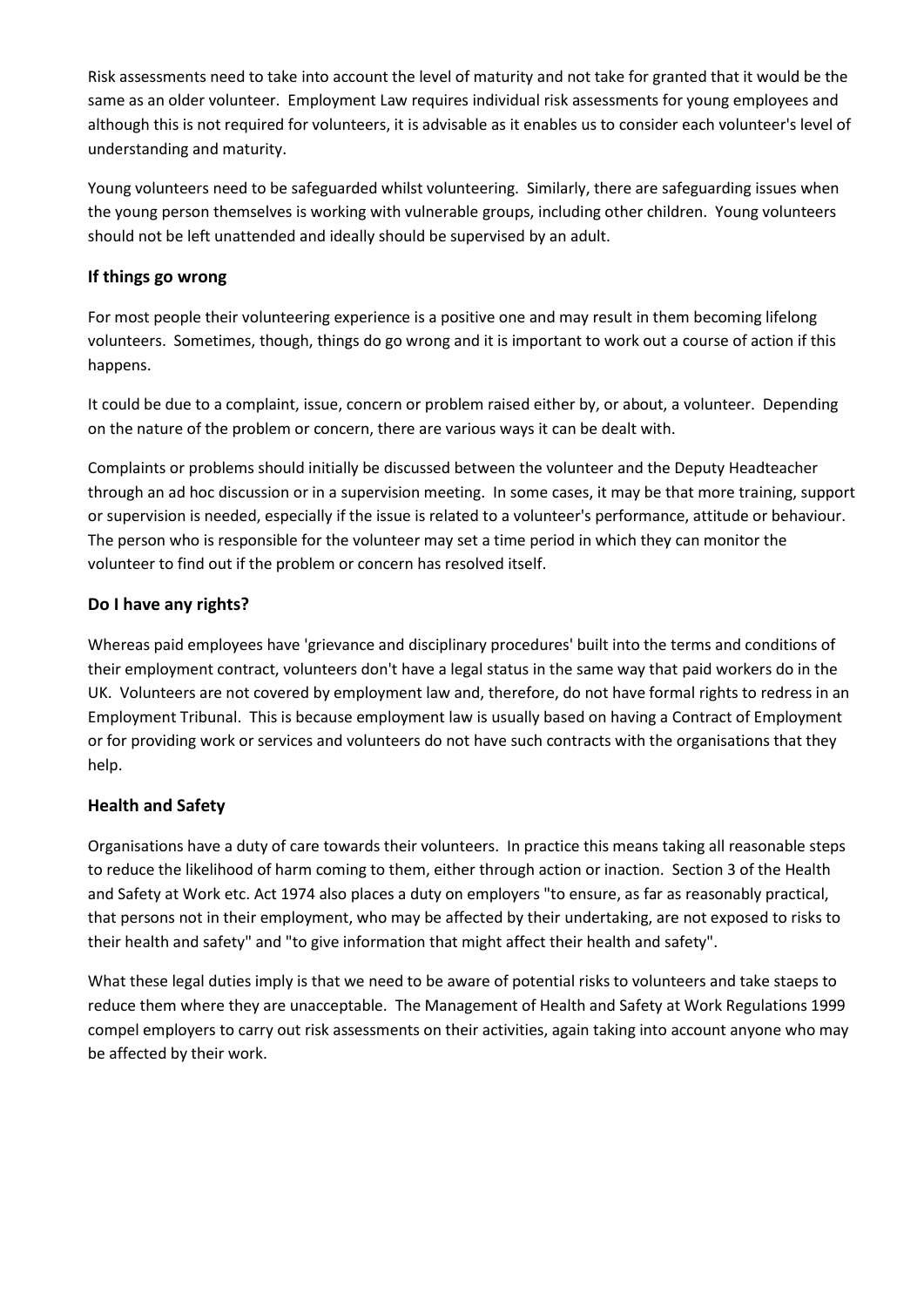## **Volunteering at Woodstone Community Primary School**

#### **Good Practice**

- Volunteers will need to complete a simple form prior to joining the school. This will contain basic information and ask for one or two references. These references must be obtained prior to working at the school.
- Volunteers will need to complete an Enhanced DBS application and receive satisfactory clearance.
- Volunteers will be made aware of Health and Safety regulations.
- Volunteers should not be left in sole charge of groups of children even if they have full clearance from the DBS.
- Information about how new individual volunteers are going to be used should be communicated to all staff at the school.
- Volunteers are not there to 'fill the gaps'. They should not be doing work formerly carried out by a paid employee.
- Volunteers do not have to be parents of children at the school. Many retired people have time, patience and experience to share and would welcome the chance to become involved.
- Remember that not all volunteers want direct contact with children. Some people might be very happy helping in the library, working in the school garden, etc.
- Volunteers will be given information about disciplinary procedures in school and who they can go to if they want advice. It is usually best if the volunteer reports poor behaviour to a teacher rather than getting personally involved.
- Be aware that some children can become too attached to a particular volunteer, especially if they feel they are getting more attention than usual.
- There should be regular liaison between staff and volunteers this will help to keep things focused and stop problems developing.
- Volunteers under 18 are classed as 'vulnerable' and, therefore, should not be placed/used in circumstances that would be detrimental to them.